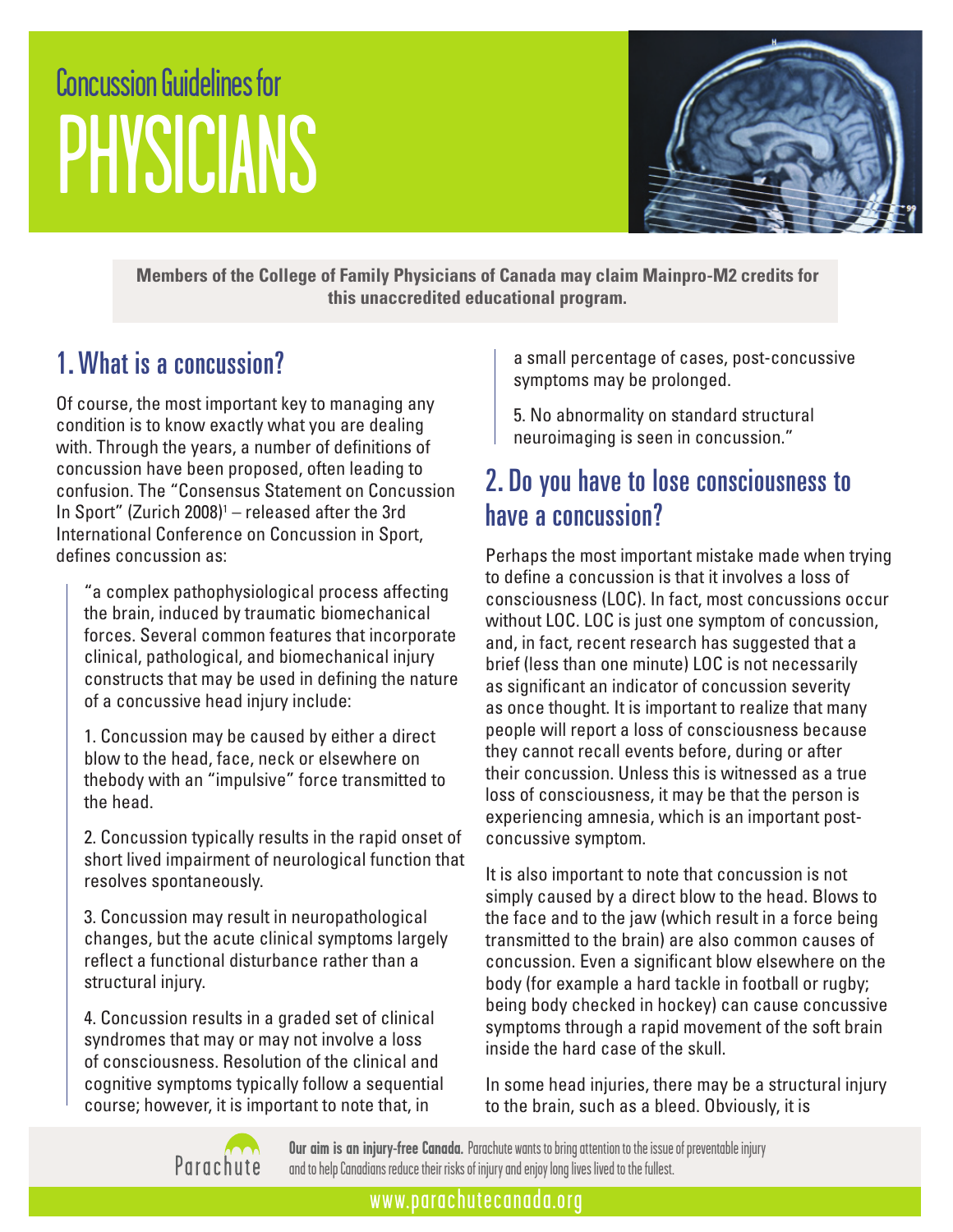

critical to rule out a bleed, and doing so does not affect early head injury management. However, the more typical sport related concussion does not result in any structural injury, but rather a functional injury to the brain cells. A helpful way to explain this to patients is to imagine the brain as a computer. If the computer is clearly damaged (for example, an axe through the CPU or monitor!) then this would define a structural injury. Obviously the computer would not work well due to this damage. In a concussion, the computer looks normal but is not working well (ie. not processing programs as quickly as possible, running at a slower speed, etc.). This is the same situation as in a concussion. Unfortunately, what exactly happens to cause this functional disturbance is not completely known. Given the lack of structural injury, conventional neuroimaging studies (CT, MRI) will be negative.

## 3. Who gets a concussion?

The majority of concussions that a family physician will see are sport or activity related. Sports which involve contact or collision (hockey, football, rugby) are among the most common sports where concussion is seen. Other sports, such as soccer and basketball, also often involve contact and therefore a higher concussion risk than non-contact activities. However, a concussion can occur in virtually any activity, including non-sporting activity where a blow to the head, face or jaw, or other force to the head occurs. You should ask about potential concussion when you have a patient who notes a history of a whiplash injury, or an injury around the neck and shoulder area. For example, someone who fell directly on the shoulder may report mainly shoulder pain at the time, but may also have post concussive symptoms which are critical to deal with.

## 4. What are the signs and symptoms?

Post concussive symptoms can be physical, cognitive and emotional.

• Physical symptoms include: headache, dizziness, nausea, feeling unsteady, feeling "dinged" or "stunned" or "dazed", feeling like their "bell was rung", seeing stars or other visual disturbances, ringing in the ears, double vision, simply "not feeling right".

- Physical signs of concussion include: loss of consciousness or impaired consciousness, poor coordination or balance, easy distractability and poor concentration, slowness answering questions and following directions, vomiting, looking "glassy eyed", photophobia, slurred speech, personality or behavior changes (including inappropriate playing behavior such as skating or running in the wrong direction) and significantly decreased performance or playing ability.
- Cognitive symptoms include: confusion, amnesia, disorientation, poor concentration, and memory disturbance.
- Emotional symptoms include: feeling of depression or moodiness.

It is important to note that not all concussions will include all of these features. If any one of the aforementioned symptoms (or other similar symptoms) is present, concussion should be suspected. Keep in mind that symptoms and signs may be more pronounced later or the next day after the injury. Again, it is critical to remember that a person does not have to have lost consciousness to have sustained a concussion.

## 5. What exactly causes the symptoms?

The pathology behind concussion and its resultant symptoms is, as yet, poorly understood. This is obviously a significant limiting factor in our assessment and management, in that there is no simple "test" which will give all the answers about diagnosis and resolution of the problem. It is, therefore, critical to be aware of the multiple post concussive signs and symptoms, and of appropriate management, which will be described further below.

## 6. How do I make a diagnosis? What about grading systems?

If any of the above symptoms or signs is noted in a setting of potential head injury (and don't forget that head injury can occur in association with neck, shoulder and upper body injuries), the diagnosis of concussion should be considered. If there are no other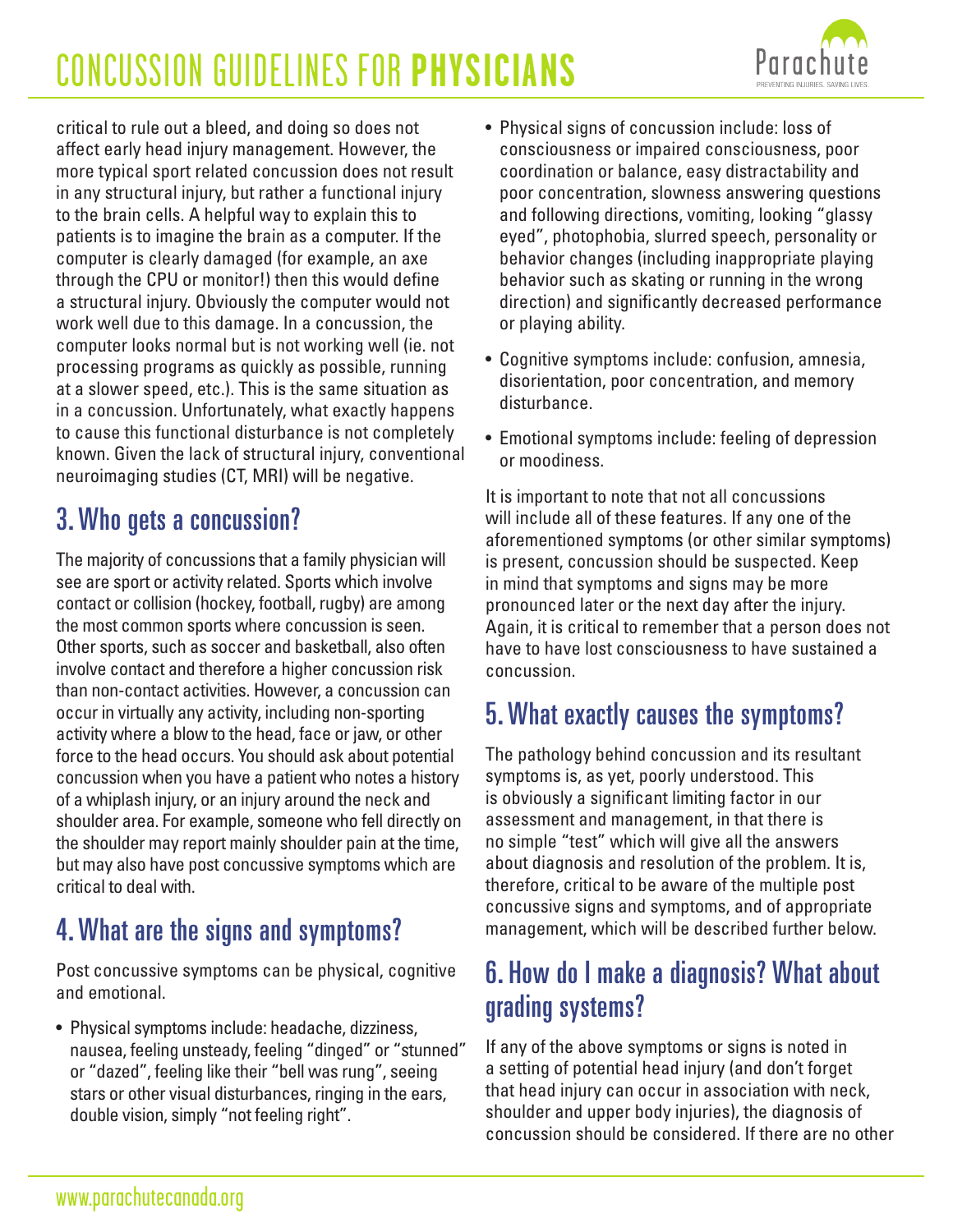

obvious reasons for the symptoms, then it should be firmly diagnosed as a concussion.

Through the years, a number of "grading systems" have been proposed for concussion assessment and management. Unfortunately, all these systems are anecdotal, based on the experience of their authors, with no scientific evidence to support them. In the second consensus statement on concussion in sport (Prague, 2004)2 , the consensus panel wrote that it

"recognizes the strength and weaknesses of several existing concussion grading scales that attempt to characterize injury severity, but no single system was endorsed. It was the recommendation of the group that combined measures of recovery should be used to assess injury severity (and/or prognosis) and hence individually guide return to play decisions."

These "combined measures of recovery" will be discussed in more detail below.

Comparing the existing grading systems will show that one system's "second degree" concussion is another system's "third degree". The proposed management and return to play advice is also different. Many of these use loss of consciousness as a significant indicator of severity, and, as previously noted, this may not be the case. As a result, it may be possible to draw inappropriate conclusions. While it would be very nice and easy to have a system that one could follow as a "recipe", unfortunately this is not the case at this time.

The Zurich consensus group agreed that there are a number of "modifying factors" which may influence the investigation and management of concussion, and may predict the potential for more prolonged symptoms. These include:

- Number and duration of symptoms
- Prolonged loss of consciousness (> 1 minute), amnesia
- Concussive convulsion
- Repeated concussions over a period of time
- Recent concussion
- Repeated concussion occurring with progressively less force, or slower recovery after each successive concussion
- Children and adolescents
- Co and pre-morbidities (migraine, depression, ADHD, learning disability, sleep disorder)
- Medication and drug use (eg psychoactive drugs, anticoagulants)
- Dangerous style of play
- High risk sport or activity

In these settings, where possible, the athlete would be best managed in a multi-disciplinary manner coordinated by a physician with specific expertise in concussion management.

### 7. I 'm at the rink or the field and I suspect someone has sustained a concussion. How do I deal with this?

As with any injury, it is critical to assess airway, breathing and circulation first! If the player is unconscious, it is critical to understand that a cervical spine injury could also have occurred and the athlete must be dealt with accordingly, using full cervical spine precautions and management techniques, and rapid transport to hospital by ambulance. If the player is conscious, but clearly confused and unable to provide a reasonable history (such as noting neck pain, feeling an extremity, etc.), then it is better to err on the side of caution and also treat this as a potential cervical spine injury. More typically, the player will exhibit symptoms and signs as discussed in question 3 above. *It is critical to understand that the symptoms may not seem that significant initially, but may continue to evolve and become more severe with time*. Thus, any player that you suspect to have had a concussion should be removed from the game or practice and not allowed to return. No medication should be given, and the signs and symptoms should be monitored for increasing severity.

Signs of a structural brain injury could include: increasingly severe headaches, decreasing level of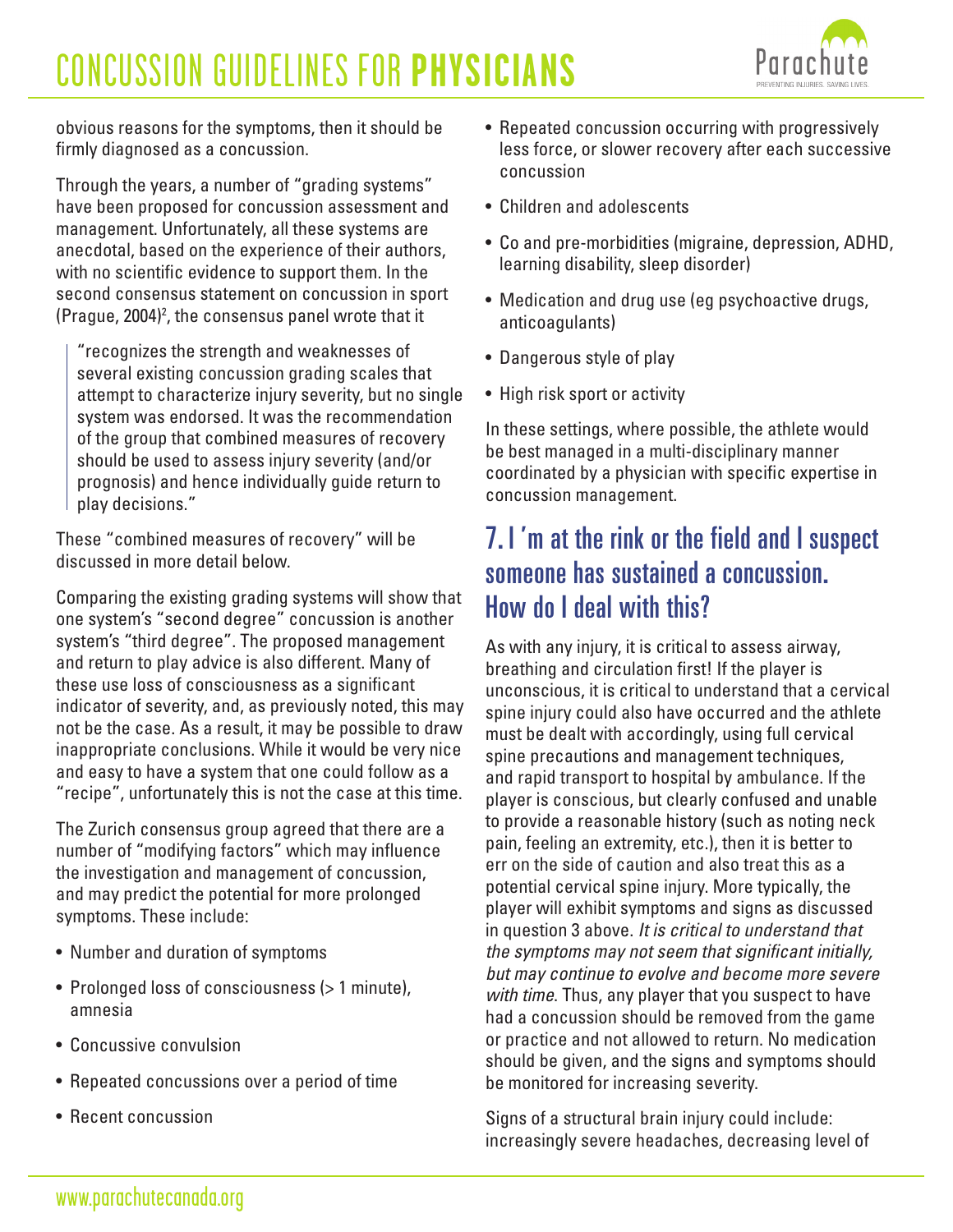

consciousness, increasing tiredness and confusion, any lateralizing weakness, seizure temporally remote from the injury, or persistent vomiting. Anyone with these symptoms needs immediate emergency assessment. If you, as a physician, are dealing with a concussion at the rink or the field, it is important to do only what you feel comfortable within your level of expertise. If you have extensive experience dealing with concussion, the player may not need further medical assessment. If not, the player should be referred for further assessment, whether in the emergency department acutely, or to another physician with more concussion expertise as soon as possible. All concussed individuals should be seen by a physician, though.

In many cases, you may be asked to discuss concussion assessment and management with parents, coaches, and trainers. The previously mentioned principles apply. When a concussed athlete is being assessed by a non-physician, it is important that the athlete be assessed by a physician as soon as possible after the injury.

## 8. A concussed athlete comes into my office for assessment. How do I do this?

As with all medical problems, a thorough history, and physical examination are the key to diagnosis and management. It is most helpful if the concussed athlete comes to the office with a friend, parent, etc. who can often provide some of the history that may be difficult for the concussed person to remember. Start by asking about the injury: What happened? Was there a loss of consciousness, and if so for how long? (Remember, a more prolonged loss of consciousness is significant). Is there any amnesia for the event? What are the symptoms? What is the clinical course of the symptoms (improving, worsening)?

It is also extremely important to ask about a past history of concussions, and to get specific details regarding these. It has been found that there may be an increased risk of sustaining subsequent concussive injuries after a first concussion. Thus, the athlete with multiple concussions may be at significantly more risk. The athlete who is becoming concussed

more and more easily, and frequently, with more severe and longer lasting symptoms, is of significant concern. When asking about previous concussions it is important to not just ask about documented concussions, but about any episodes where the person had any post concussive symptoms. Many will not make the connection between the symptoms and the fact that they may have been concussed. For example "having your bell rung" or "seeing stars" are often not perceived as a concussion by many, but are in fact consistent with post concussive symptoms even if only transient.

Following the history, an appropriate physical examination should be performed. This should look at the head, the neck (it is very common in the setting of a blow to the head or the face that neck pain can result, and can contribute to such things as headaches), eyes, ear, nose and throat. A full neurologic assessment is important to rule out structural injury or other neurologic causes of symptoms. It is rarely helpful in the setting of pure concussion, though.

Balance and coordination testing is helpful. The Zurich consensus group developed the SCAT2 (Sport Concussion Assessment Tool 2), which can be downloaded from parachutecanada.org. This is an excellent assessment tool which can be used at the sideline or in the office. The SCAT2 describes a modified BESS (Balance Error Scoring System) which can be performed in the office. Remember, though, that many people will have some difficulty with balance, even when not concussed!

In addition to physical tests, cognitive tests must be done. The standard mini mental status exam is not adequate. Tests of orientation, memory and concentration should be performed. Tests of orientation are usually more useful right after the injury, and can include: Who are you playing? Where are we now? What is the score? Memory testing can be done by giving the patient five words to remember, and asking them to repeat them right away (immediate memory) and five minutes later (short term memory). Concentration tests include reciting the months of the year backwards, and reciting strings of digits backwards. Serial subtraction tests such as "Serial 7's" are often poorly performed even by nonconcussed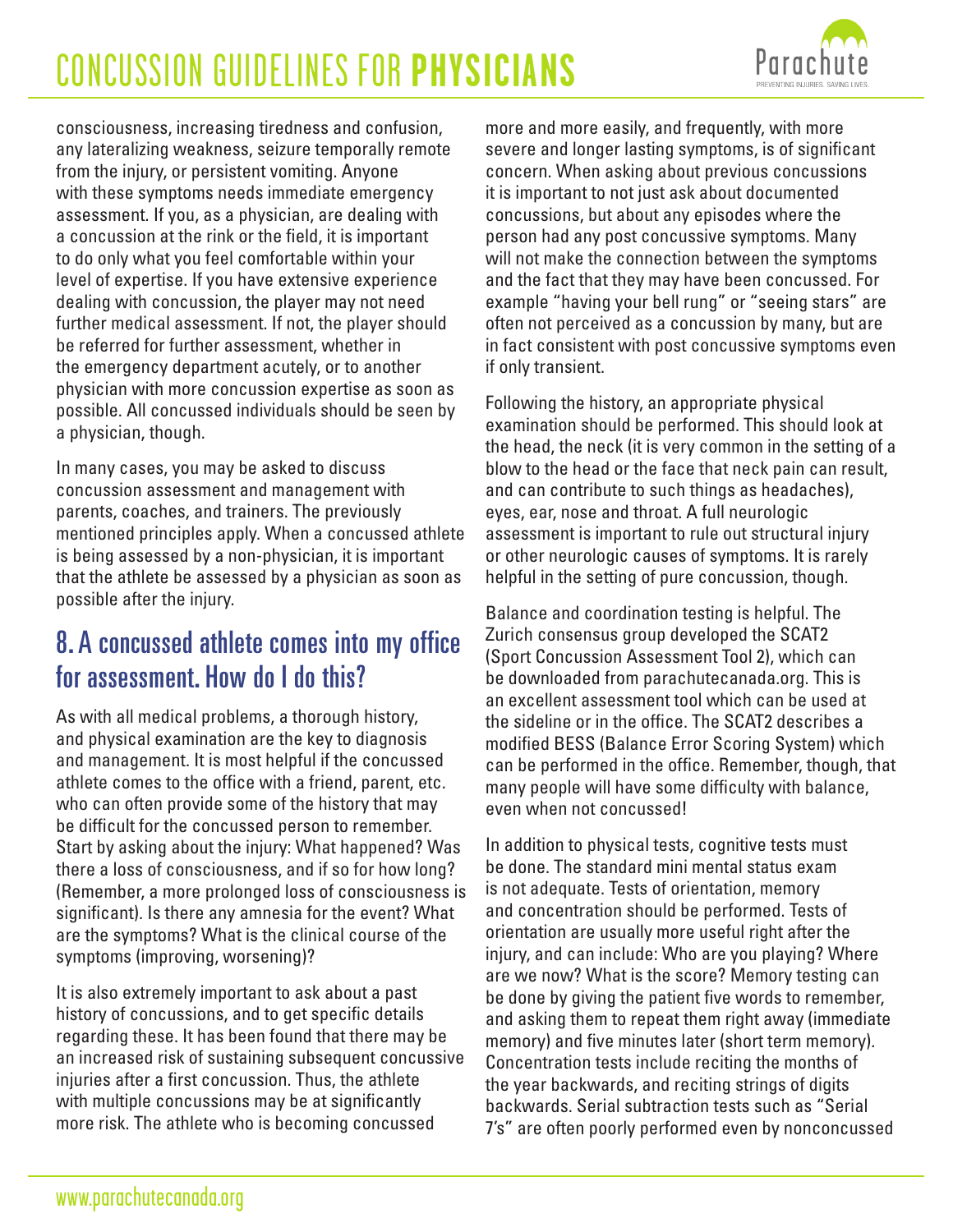

people, so are no longer used in assessment.

It is important to note that, without doing any "baseline" testing of the same test prior to concussion, it is often hard to tell whether or not an impairment exists. However, if the athlete is obviously significantly impaired in memory and concentration relevant to their age or academic standing, then these tests will bring this out fairly clearly. Their performance in the test can also be used to track improvement as they are reassessed. If you are looking after a team where there is a risk of concussion, a good idea is to perform baseline testing in some of these areas first, so that you will have something to compare against in the future, should there be an injury during the season.

## 9. Do I need to order any imaging?

As noted previously, concussion is a functional injury not a structural injury, and thus, imaging studies will not be useful. If there is any suspicion of a structural injury, such as a bleed (for example increasingly severe headaches), then imaging with an MRI or CT may be indicated. If there is any concern about associated injuries, such as facial fractures, injuries to the neck, etc, then appropriate imaging should be ordered.

## 10. How can I manage this player? What sort of treatment options do I have? You said that grading systems are not useful, so how do I know when to allow them back to sport?

This is certainly where things appear to get tough. However, by following a few simple management guidelines, you can successfully, and safely, guide the injured athlete through their post concussive phase and reintroduce them to activity.

As was previously discussed, *when a player shows any signs or symptoms of concussion, they should not be allowed to return to play in the current game or practice*. They should not be left alone; regular monitoring for deterioration is essential given that symptoms can progress. *It is clear that physical and* *cognitive (mental) activity increases post concussive symptom severity and prolongs their course. Thus, the most important initial management feature for concussion is rest, from both physical and cognitive exertion.* In someone with severe symptoms, this may need to be fairly significant rest, such as staying in bed, staying seated, etc. However, most are able to carry on with very light daily activities (excluding exercise, weight training, sport participation, and other exertional activities). If their symptoms are worsened, they should reduce their level of activity. It is very important to make this clear to the player, friends and family, as the lack of rest early on can often be a significant cause for prolonged symptoms.

It is now clear that cognitive exertion aggravates post-concussive symptoms as well. This can include activities which require focus, concentration, memorization and multi-tasking. Students often find that going to school makes their symptoms worse, so may need to stay home until they feel better; that is, until these cognitive activities no longer make them feel worse. They should then start back to school part time (eg half days), progressing to full time if they have no problems. This can often be frustrating for the student, their parents and teachers, as it is impossible to state specifically how long they will need to be off. Once back to school, the student's workload should be managed appropriately, given that an increase in cognitive exertion may aggravate their symptoms. The patient may need to be off work, depending on the requirements of their job.

*Once the person is completely asymptomatic at rest, a graduated increase in activities should be undertaken.* Being "asymptomatic" refers to physical, cognitive, and emotional manifestations of concussion. It is helpful to compare this step-wise process to a "dimmer switch" for lights. The brightness should be turned up very gradually, with adjustments downward as necessary if there are symptoms. This contrasts to the "on - off switch" approach that many use, where they go from no activity to full activity. The lack of this graduated, step wise increase is a chief cause of very prolonged post concussive courses in many. (Another way to explain it to your patients is that it is a series of single steps forward. If symptoms return at any step, the patient simply takes one step back, rather than two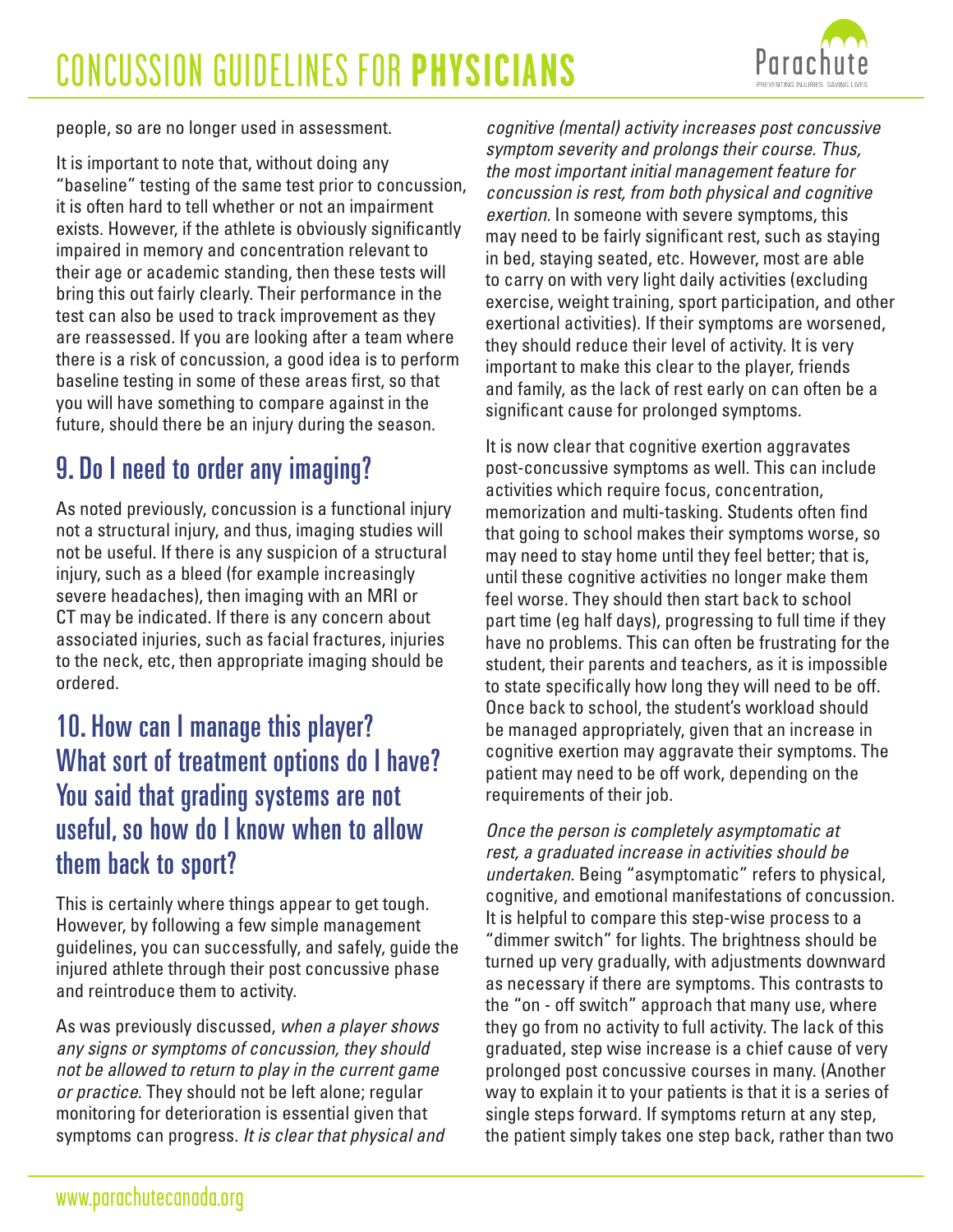

or three steps forward, then six steps back).

#### **A typical return to play or activity protocol is as follows:**

(\* Please note that each level is a step, not a day. It may take more than one day to proceed between each step. However, each step should take a minimum of one day.)

- 1. No activity, only complete rest. Proceed to step two only when symptoms are gone.
- 2. Light aerobic exercise such as walking or stationary cycling. Monitor for symptoms and signs. No resistance training or weight lifting.
- 3. Sport specific activities and training (eg. skating in hockey). No contact or risk of contact.
- 4. Drills without body contact. May add light resistance training at step 3 or 4 and then progress to heavy weights. The time needed to progress from noncontact to contact exercise will vary with the severity of the concussion and player.
- 5. Begin drills with body contact.

#### 6. Game play.

\* The key to this approach is that the athlete should only continue to the next level if asymptomatic at the current level. This stepwise progression should be monitored by a physician.\*

If any post concussive symptoms occur then they should drop back to the previous asymptomatic level and then try to progress again after a day or so of rest. As you can appreciate, this protocol means that it will take a minimum of one week following complete resolution of symptoms before an athlete can return to play. However, it is critical to note that the athlete may not be able to progress from one step to another on a daily basis. So, when asked "How long will I be out?" by the athlete, parent or coach, it is clear that it is impossible to give a specific answer. Sport-specific post- concussion rehab programs are being developed by concussion experts, but follow the guidelines given above.

To summarize this important management information, remember that the athlete should rest until completely asymptomatic, and then progress to a medicallysupervised step-wise return to play protocol such as

suggested above. An athlete should not return to play until cleared to do so by a physician.

#### **CRITICAL POINTS:**

**It is always unsafe to return to play while symptomatic (higher risk of a new concussion, higher risk of more severe post concussive symptoms, higher risk of other injury), and too rapid a progression while still symptomatic will often prolong the post concussive course.**

### 11. When should I provide clearance to return to play if I am asked to do so?

The concussed athlete should be managed as described above. Once you are certain that the athlete is completely asymptomatic, and has proceeded through a graduated return to play type protocol, then you can more confidently indicate that the player is fit to return to play.

Always remember, a player should never return to play while symptomatic!

And, **"when in doubt, sit them out!"**

## 12. What about somebody who has had multiple concussions? When should I be telling them it is not a good idea to return to contact or collision sports?

This is always a very difficult question to deal with, as we still do not completely know the pathophysiology behind concussion. It has certainly been observed that once one has had one concussion, there is an increased risk of subsequent concussive injuries. However, there are multiple factors which come into play, including possibly genetics. Thus, it is not possible to give a "cookbook" type answer to this. If you have an athlete who has had numerous concussions, it is wise to be very careful, and to seek further opinion from a physician with expertise in dealing with concussion.

Three concerning scenarios are:

1. the athlete who has had numerous concussions,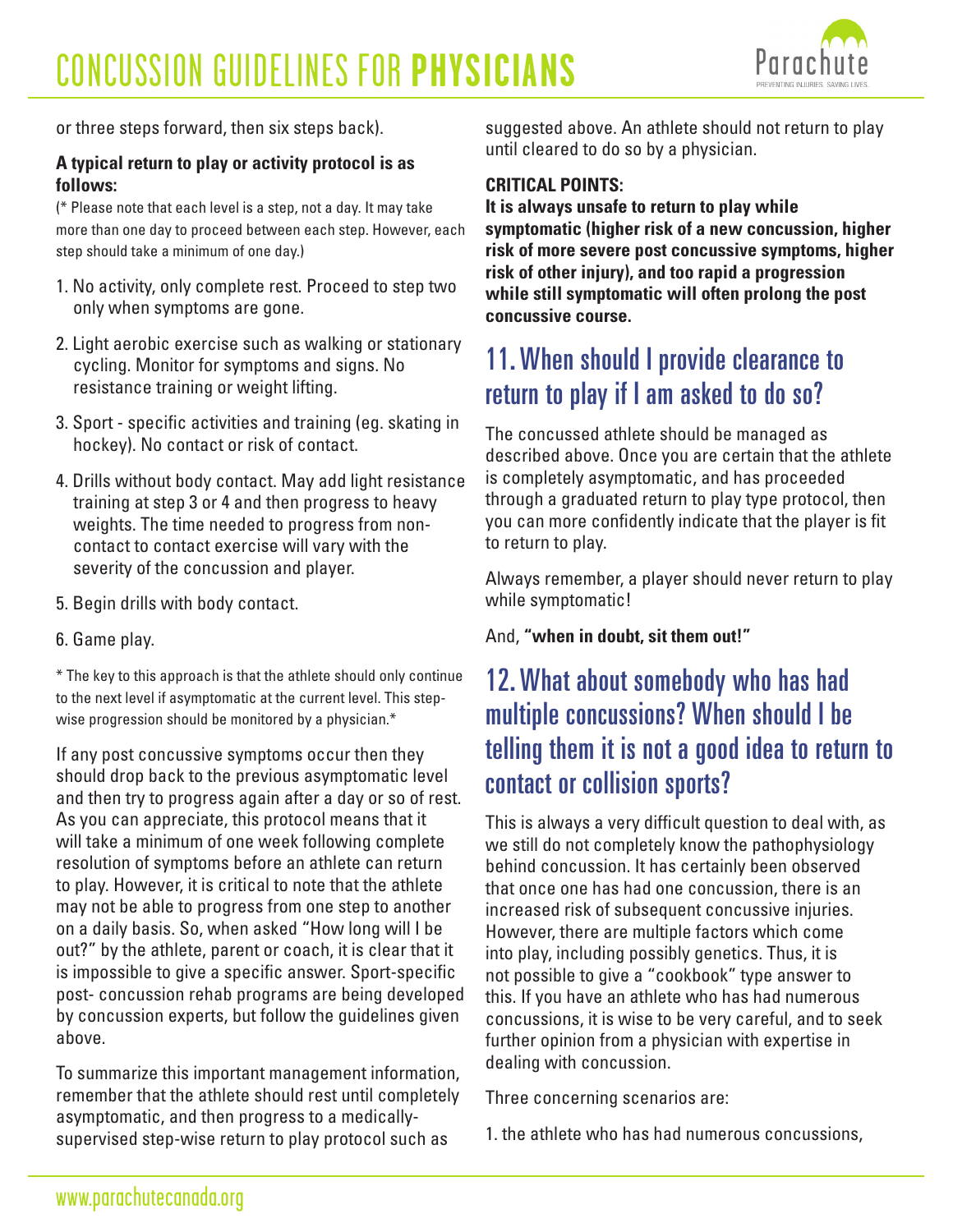

with each concussion seemingly more easily obtained, and with symptoms which are more severe and longer lasting;

- 2. any athlete who has residual neurocognitive problems after other symptoms have all resolved (eg. memory or concentration impairment); and
- 3. protracted, prolonged symptoms.

These are people potentially at risk for significant long term problems and would best be advised to give up any contact or collision activities which put them at risk. However, it would be best to involve the advice of a concussion expert in this regard where possible.

## 13. Are children managed differently?

The Zurich consensus group agreed that the evaluation and management recommendations contained in the Consensus Statement (and described here) could be applied to children and adolescents down to the age of 10. However, with children, it is extremely important to be conservative, and always err on the side of caution. The concept of "cognitive exertion" is very important in children; this refers to school, home computer use, video games, etc. These may exacerbate post-concussion symptoms. Thus, it is necessary to rest from these activities as well, until asymptomatic, then gradually re-introduce.

## 14. Is there anything I can do to try to prevent concussion?

Absolutely! Protective equipment use is often highlighted in relation to brain injury prevention, but it is not the only prevention strategy. A physician is in an excellent position to educate and encourage the athletes, parents, coaches/trainers about ways to recognize the injury, and to reduce the risk of concussion. Recognition of the injury is of primary importance, since appropriate management can begin only when concussion is recognized. Nonetheless, it is important to ask about protective equipment when assessing a patient for concussion.

Although helmets provide excellent protection against injuries such as fractures and lacerations; they cannot

effectively prevent all concussions – there is no such thing as a concussion-proof helmet. It is important to try to determine if the helmet is in good condition, and whether it is being worn properly. If you are unsure about this yourself, try to consult someone in your community who may be more expert in this regard (a sporting good manufacturer, hockey trainer, etc.). A helmet that is not worn properly or done up properly may not protect the head. In addition, any helmet that has sustained structural damage will also not protect the head. Helmet liners, whether made of foam, or polystyrene, will deteriorate with time, even though they may look normal. Perfumes, shampoos, and hair gels will contribute to this. There is no definite consensus, but it is often felt that hockey helmets, for example, should be replaced every year or two in someone who plays on a regular basis. Other helmets may come with replacement recommendations from the manufacturer. Helmets should be encouraged in other sports such as skiing, snowboarding, in line skating and cycling. Newer types of head gear are now being seen in soccer.

Mouthguards are a controversial area. To date, there is no good scientific evidence that a mouthguard will definitely reduce the risk of concussion. But, theoretically, it is very possible that they will, when a blow comes to the jaw area. Scientific evidence is clear that mouth guards will help to prevent against dental injury, so should be worn for this reason in many sports anyway.

While there is no evidence, strengthening of the neck muscles may one day prove to be useful in reducing concussion risk as well, particularly in sports where significant collisions occur, and with heading in soccer. Discussing the concepts of fair and clean play with your patient, as well as encouraging them to improve playing style and technique (for example learning how to go into the boards appropriately in hockey) are also very important. Advocating for enforcement of rules and rule changes to make games safer is also very important and the physician plays a significant role in this regard as a community expert. Try to be aware of educational resources available. Parachute may be able to connect you to local Chapters or community workers for this purpose.